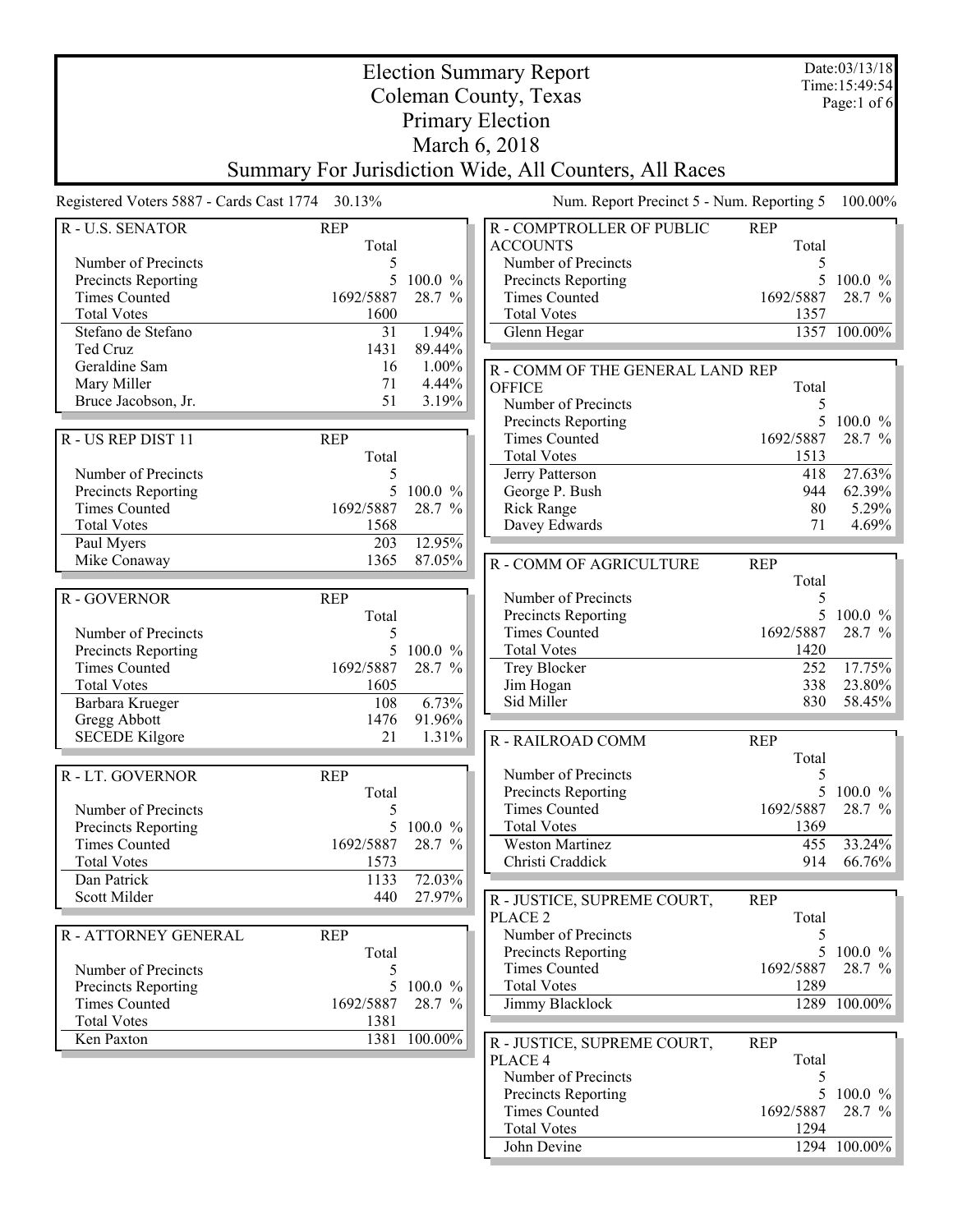| <b>Election Summary Report</b><br>Coleman County, Texas |                                                                                                                                                                   |                       |                                            |                     | Date:03/13/18<br>Time: 15:49:54<br>Page:2 of 6 |
|---------------------------------------------------------|-------------------------------------------------------------------------------------------------------------------------------------------------------------------|-----------------------|--------------------------------------------|---------------------|------------------------------------------------|
| <b>Primary Election</b>                                 |                                                                                                                                                                   |                       |                                            |                     |                                                |
|                                                         |                                                                                                                                                                   | March 6, 2018         |                                            |                     |                                                |
|                                                         |                                                                                                                                                                   |                       |                                            |                     |                                                |
|                                                         | Summary For Jurisdiction Wide, All Counters, All Races<br>Registered Voters 5887 - Cards Cast 1774 30.13%<br>Num. Report Precinct 5 - Num. Reporting 5<br>100.00% |                       |                                            |                     |                                                |
| R - JUSTICE, SUPREME COURT,                             | <b>REP</b>                                                                                                                                                        |                       | <b>R-COUNTY JUDGE</b>                      | <b>REP</b>          |                                                |
| PLACE 6<br>Number of Precincts                          | Total                                                                                                                                                             |                       | Number of Precincts                        | Total<br>5          |                                                |
| Precincts Reporting                                     | 5<br>5                                                                                                                                                            | 100.0 %               | Precincts Reporting                        | 5                   | $100.0 \%$                                     |
| <b>Times Counted</b>                                    | 1692/5887                                                                                                                                                         | 28.7 %                | <b>Times Counted</b>                       | 1692/5887           | 28.7 %                                         |
| <b>Total Votes</b>                                      | 1278                                                                                                                                                              |                       | <b>Total Votes</b>                         | 1651                |                                                |
| Jeff Brown                                              | 1278                                                                                                                                                              | 100.00%               | Jeromy Watson                              | 675                 | 40.88%                                         |
|                                                         |                                                                                                                                                                   |                       | <b>Billy Bledsoe</b>                       | 976                 | 59.12%                                         |
| R - PRESIDING JUDGE, COURT OF                           | <b>REP</b>                                                                                                                                                        |                       |                                            |                     |                                                |
| <b>CRIMINAL APPEALS</b>                                 | Total                                                                                                                                                             |                       | R - DISTRICT CLERK                         | <b>REP</b>          |                                                |
| Number of Precincts                                     | 5                                                                                                                                                                 | 100.0 %               |                                            | Total               |                                                |
| Precincts Reporting<br><b>Times Counted</b>             | 5<br>1692/5887                                                                                                                                                    | 28.7 %                | Number of Precincts<br>Precincts Reporting | 5<br>5              | $100.0 \%$                                     |
| <b>Total Votes</b>                                      | 1309                                                                                                                                                              |                       | <b>Times Counted</b>                       | 1692/5887           | 28.7 %                                         |
| Sharon Keller                                           | 573                                                                                                                                                               | 43.77%                | <b>Total Votes</b>                         | 1422                |                                                |
| David Bridges                                           | 736                                                                                                                                                               | 56.23%                | Darlene Huddle                             |                     | 1422 100.00%                                   |
|                                                         |                                                                                                                                                                   |                       |                                            |                     |                                                |
| R - JUDGE, COURT OF CRIMINAL                            | <b>REP</b>                                                                                                                                                        |                       | <b>R-COUNTY CLERK</b>                      | <b>REP</b>          |                                                |
| <b>APPEALS PLACE 7</b>                                  | Total                                                                                                                                                             |                       |                                            | Total               |                                                |
| Number of Precincts                                     | 5                                                                                                                                                                 |                       | Number of Precincts                        | 5                   |                                                |
| Precincts Reporting                                     | 5                                                                                                                                                                 | 100.0 %               | Precincts Reporting                        |                     | 5 100.0 %                                      |
| <b>Times Counted</b>                                    | 1692/5887                                                                                                                                                         | 28.7 %                | <b>Times Counted</b>                       | 1692/5887           | 28.7 %                                         |
| <b>Total Votes</b>                                      | 1248                                                                                                                                                              |                       | <b>Total Votes</b>                         | 1480                |                                                |
| Barbara P. Hervey                                       |                                                                                                                                                                   | 1248 100.00%          | Stacey Mendoza                             |                     | 1480 100.00%                                   |
|                                                         |                                                                                                                                                                   |                       |                                            |                     |                                                |
| R - JUDGE, COURT OF CRIMINAL<br><b>APPEALS PLACE 8</b>  | <b>REP</b><br>Total                                                                                                                                               |                       | <b>R-COUNTY TREASURER</b>                  | <b>REP</b><br>Total |                                                |
| Number of Precincts                                     | 5                                                                                                                                                                 |                       | Number of Precincts                        | 5                   |                                                |
| Precincts Reporting                                     | 5                                                                                                                                                                 | 100.0 %               | Precincts Reporting                        |                     | $100.0 \%$                                     |
| <b>Times Counted</b>                                    | 1692/5887                                                                                                                                                         | 28.7<br>$\frac{0}{0}$ | <b>Times Counted</b>                       | 1692/5887           | 28.7 %                                         |
| <b>Total Votes</b>                                      | 1274                                                                                                                                                              |                       | <b>Total Votes</b>                         | 1442                |                                                |
| Jay Brandon                                             | 557                                                                                                                                                               | $43.72\%$             | Jerri Ann Chambers                         |                     | 1442 100.00%                                   |
| Michelle Slaughter                                      | 512                                                                                                                                                               | 40.19%                |                                            |                     |                                                |
| Dib Waldrip                                             | 205                                                                                                                                                               | 16.09%                | R - COUNTY COMM, PCT 2                     | <b>REP</b>          |                                                |
|                                                         |                                                                                                                                                                   |                       |                                            | Total               |                                                |
| R - STATE REPRESENTATIVE, DIST REP                      |                                                                                                                                                                   |                       | Number of Precincts                        | $\overline{c}$      |                                                |
| 60                                                      | Total                                                                                                                                                             |                       | Precincts Reporting                        |                     | 2 100.0 $\%$                                   |
| Number of Precincts                                     | 5                                                                                                                                                                 |                       | <b>Times Counted</b>                       | 379/1562            | $24.3\%$                                       |
| Precincts Reporting                                     | 5 <sup>5</sup>                                                                                                                                                    | $100.0 \%$            | <b>Total Votes</b>                         | 325                 |                                                |
| <b>Times Counted</b><br><b>Total Votes</b>              | 1692/5887<br>1580                                                                                                                                                 | 28.7 %                | Rick Beal                                  |                     | 325 100.00%                                    |
| Mike Lang                                               | 931                                                                                                                                                               | 58.92%                |                                            |                     |                                                |
| Gregory Risse                                           | 176                                                                                                                                                               | 11.14%                | R - COUNTY COMM, PCT 4                     | <b>REP</b>          |                                                |
| Jim Largent                                             | 473                                                                                                                                                               | 29.94%                | Number of Precincts                        | Total               |                                                |
|                                                         |                                                                                                                                                                   |                       | Precincts Reporting                        | 1                   | 100.0 %                                        |
| R - CHIEF JUSTICE, 11TH COURT OF REP                    |                                                                                                                                                                   |                       | <b>Times Counted</b>                       | 544/1492            | 36.5 $\%$                                      |
| <b>APPEALS DISTRICT</b>                                 | Total                                                                                                                                                             |                       | <b>Total Votes</b>                         | 524                 |                                                |
| Number of Precincts                                     | 5                                                                                                                                                                 |                       | Alan Davis                                 | 375                 | 71.56%                                         |
| Precincts Reporting                                     | 5                                                                                                                                                                 | 100.0 %               | Michael D. Wilson                          | 149                 | $28.44\%$                                      |
| <b>Times Counted</b>                                    | 1692/5887                                                                                                                                                         | 28.7 %                |                                            |                     |                                                |
| <b>Total Votes</b>                                      | 1242                                                                                                                                                              |                       |                                            |                     |                                                |
| John Bailey                                             |                                                                                                                                                                   | 1242 100.00%          |                                            |                     |                                                |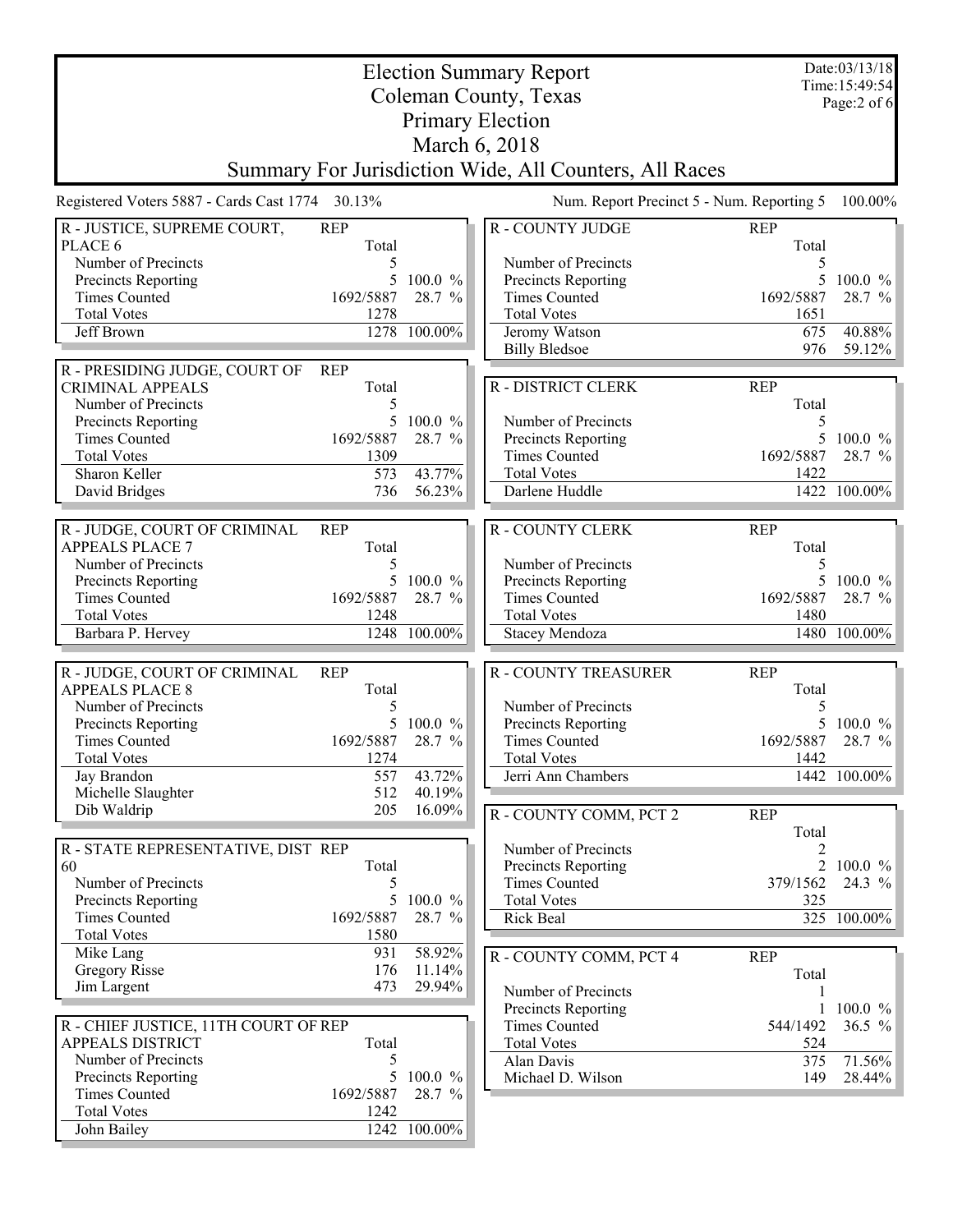| Page: 3 of 6<br><b>Primary Election</b><br>March 6, 2018<br>Summary For Jurisdiction Wide, All Counters, All Races<br>Registered Voters 5887 - Cards Cast 1774 30.13%<br>Num. Report Precinct 5 - Num. Reporting 5<br>100.00%<br><b>R-JUSTICE OF THE PEACE</b><br><b>D-ATTORNEY GENERAL</b><br><b>REP</b><br><b>DEM</b><br>Total<br>Total<br>Number of Precincts<br>Number of Precincts<br>5<br>5<br>5<br>Precincts Reporting<br>$100.0 \%$<br>Precincts Reporting<br>$100.0 \%$<br><b>Times Counted</b><br>1692/5887<br>28.7 %<br><b>Times Counted</b><br>82/5887<br>1.4 $%$<br><b>Total Votes</b><br><b>Total Votes</b><br>1647<br>68<br>41.29%<br>Pat Salas<br>680<br>Justin Nelson<br>68<br>100.00%<br>Robert Jeff Nash<br>967<br>58.71%<br><b>D-COMPTROLLER OF PUBLIC</b><br><b>DEM</b><br><b>D-U.S. SENATOR</b><br><b>DEM</b><br><b>ACCOUNTS</b><br>Total<br>Total<br>Number of Precincts<br>5<br>5<br>$100.0 \%$<br>Number of Precincts<br>Precincts Reporting<br>5<br>5<br>82/5887<br>Precincts Reporting<br>100.0 %<br><b>Times Counted</b><br>1.4 $%$<br><b>Times Counted</b><br>82/5887<br>1.4 $%$<br><b>Total Votes</b><br>73<br>64.38%<br><b>Total Votes</b><br>47<br>79<br>Tim Mahoney<br>18.99%<br>Sema Hernandez<br>15<br>Joi Chevalier<br>26<br>35.62%<br>10.13%<br>Edward Kimbrough<br>8<br>Beto O'Rourke<br>70.89%<br>56<br>D - COMM OF THE GENERAL LAND DEM<br><b>OFFICE</b><br>Total<br><b>DEM</b><br>D - US REP DIST 11<br>Number of Precincts<br>5<br>5 100.0 %<br>Total<br>Precincts Reporting<br><b>Times Counted</b><br>Number of Precincts<br>82/5887<br>1.4 $%$<br>5<br>Precincts Reporting<br>5<br>$100.0 \%$<br><b>Total Votes</b><br>74<br><b>Times Counted</b><br>82/5887<br>1.4 $%$<br>30<br>40.54%<br>Tex Morgan<br><b>Total Votes</b><br>70<br>Miguel Suazo<br>44<br>59.46%<br>13<br>18.57%<br>Eric Pfalzgraf<br>Jennie Lou Leeder<br>57<br>81.43%<br><b>D - COMM OF AGRICULTURE</b><br><b>DEM</b><br>Total<br><b>D-GOVERNOR</b><br><b>DEM</b><br>Number of Precincts<br>5<br>5 100.0 %<br>Total<br>Precincts Reporting<br>Number of Precincts<br>82/5887<br>5<br><b>Times Counted</b><br>1.4 $%$<br>5<br>100.0 %<br><b>Precincts Reporting</b><br><b>Total Votes</b><br>67<br><b>Times Counted</b><br>82/5887<br>Kim Olson<br>$\overline{67}$ 100.00%<br>1.4 $%$<br><b>Total Votes</b><br>75<br>22.67%<br>Grady Yarbrough<br>17<br>DEM<br><b>D-RAILROAD COMM</b><br>Andrew White<br>18<br>24.00%<br>Total<br>1.33%<br>James Jolly Clark<br>$\mathbf{1}$<br>Number of Precincts<br>5<br>Lupe Valdez<br>27<br>36.00%<br>Precincts Reporting<br>5<br>$100.0 \%$<br>Cedric Davis, Sr.<br>3<br>4.00%<br><b>Times Counted</b><br>82/5887<br>1.4 $\%$<br>Joe Mumbach<br>$0.00\%$<br>$\Omega$<br><b>Total Votes</b><br>76<br>Jeffrey Payne<br>5.33%<br>4<br>38<br>Chris Spellmon<br>50.00%<br>Adrian Ocegueda<br>1.33%<br>1<br>38<br>$50.00\%$<br>Roman McAllen<br>Tom Wakely<br>4<br>5.33%<br>D - JUSTICE, SUPREME COURT,<br><b>DEM</b><br><b>DEM</b><br><b>D-LT. GOVERNOR</b><br>Total<br>PLACE <sub>2</sub><br>Total<br>Number of Precincts<br>5<br>Number of Precincts<br>5<br>5<br><b>Precincts Reporting</b><br>$100.0 \%$<br>Precincts Reporting<br>5<br>$100.0 \%$<br><b>Times Counted</b><br>82/5887<br>1.4 $%$<br><b>Times Counted</b><br>82/5887<br>1.4 $%$<br><b>Total Votes</b><br>68<br><b>Total Votes</b><br>75<br>68 100.00%<br>Steven Kirkland<br>61.33%<br>Mike Collier<br>46<br>Michael Cooper<br>29<br>38.67% | <b>Election Summary Report</b> |  |  |  |  | Date:03/13/18<br>Time: 15:49:54 |
|---------------------------------------------------------------------------------------------------------------------------------------------------------------------------------------------------------------------------------------------------------------------------------------------------------------------------------------------------------------------------------------------------------------------------------------------------------------------------------------------------------------------------------------------------------------------------------------------------------------------------------------------------------------------------------------------------------------------------------------------------------------------------------------------------------------------------------------------------------------------------------------------------------------------------------------------------------------------------------------------------------------------------------------------------------------------------------------------------------------------------------------------------------------------------------------------------------------------------------------------------------------------------------------------------------------------------------------------------------------------------------------------------------------------------------------------------------------------------------------------------------------------------------------------------------------------------------------------------------------------------------------------------------------------------------------------------------------------------------------------------------------------------------------------------------------------------------------------------------------------------------------------------------------------------------------------------------------------------------------------------------------------------------------------------------------------------------------------------------------------------------------------------------------------------------------------------------------------------------------------------------------------------------------------------------------------------------------------------------------------------------------------------------------------------------------------------------------------------------------------------------------------------------------------------------------------------------------------------------------------------------------------------------------------------------------------------------------------------------------------------------------------------------------------------------------------------------------------------------------------------------------------------------------------------------------------------------------------------------------------------------------------------------------------------------------------------------------------------------------------------------------------------------------------------------------------------------------------------------------------------------------------------------------------------------------------------------------------------------------------------------------------------------------------------------------------------------------|--------------------------------|--|--|--|--|---------------------------------|
|                                                                                                                                                                                                                                                                                                                                                                                                                                                                                                                                                                                                                                                                                                                                                                                                                                                                                                                                                                                                                                                                                                                                                                                                                                                                                                                                                                                                                                                                                                                                                                                                                                                                                                                                                                                                                                                                                                                                                                                                                                                                                                                                                                                                                                                                                                                                                                                                                                                                                                                                                                                                                                                                                                                                                                                                                                                                                                                                                                                                                                                                                                                                                                                                                                                                                                                                                                                                                                                               | Coleman County, Texas          |  |  |  |  |                                 |
|                                                                                                                                                                                                                                                                                                                                                                                                                                                                                                                                                                                                                                                                                                                                                                                                                                                                                                                                                                                                                                                                                                                                                                                                                                                                                                                                                                                                                                                                                                                                                                                                                                                                                                                                                                                                                                                                                                                                                                                                                                                                                                                                                                                                                                                                                                                                                                                                                                                                                                                                                                                                                                                                                                                                                                                                                                                                                                                                                                                                                                                                                                                                                                                                                                                                                                                                                                                                                                                               |                                |  |  |  |  |                                 |
|                                                                                                                                                                                                                                                                                                                                                                                                                                                                                                                                                                                                                                                                                                                                                                                                                                                                                                                                                                                                                                                                                                                                                                                                                                                                                                                                                                                                                                                                                                                                                                                                                                                                                                                                                                                                                                                                                                                                                                                                                                                                                                                                                                                                                                                                                                                                                                                                                                                                                                                                                                                                                                                                                                                                                                                                                                                                                                                                                                                                                                                                                                                                                                                                                                                                                                                                                                                                                                                               |                                |  |  |  |  |                                 |
|                                                                                                                                                                                                                                                                                                                                                                                                                                                                                                                                                                                                                                                                                                                                                                                                                                                                                                                                                                                                                                                                                                                                                                                                                                                                                                                                                                                                                                                                                                                                                                                                                                                                                                                                                                                                                                                                                                                                                                                                                                                                                                                                                                                                                                                                                                                                                                                                                                                                                                                                                                                                                                                                                                                                                                                                                                                                                                                                                                                                                                                                                                                                                                                                                                                                                                                                                                                                                                                               |                                |  |  |  |  |                                 |
|                                                                                                                                                                                                                                                                                                                                                                                                                                                                                                                                                                                                                                                                                                                                                                                                                                                                                                                                                                                                                                                                                                                                                                                                                                                                                                                                                                                                                                                                                                                                                                                                                                                                                                                                                                                                                                                                                                                                                                                                                                                                                                                                                                                                                                                                                                                                                                                                                                                                                                                                                                                                                                                                                                                                                                                                                                                                                                                                                                                                                                                                                                                                                                                                                                                                                                                                                                                                                                                               |                                |  |  |  |  |                                 |
|                                                                                                                                                                                                                                                                                                                                                                                                                                                                                                                                                                                                                                                                                                                                                                                                                                                                                                                                                                                                                                                                                                                                                                                                                                                                                                                                                                                                                                                                                                                                                                                                                                                                                                                                                                                                                                                                                                                                                                                                                                                                                                                                                                                                                                                                                                                                                                                                                                                                                                                                                                                                                                                                                                                                                                                                                                                                                                                                                                                                                                                                                                                                                                                                                                                                                                                                                                                                                                                               |                                |  |  |  |  |                                 |
|                                                                                                                                                                                                                                                                                                                                                                                                                                                                                                                                                                                                                                                                                                                                                                                                                                                                                                                                                                                                                                                                                                                                                                                                                                                                                                                                                                                                                                                                                                                                                                                                                                                                                                                                                                                                                                                                                                                                                                                                                                                                                                                                                                                                                                                                                                                                                                                                                                                                                                                                                                                                                                                                                                                                                                                                                                                                                                                                                                                                                                                                                                                                                                                                                                                                                                                                                                                                                                                               |                                |  |  |  |  |                                 |
|                                                                                                                                                                                                                                                                                                                                                                                                                                                                                                                                                                                                                                                                                                                                                                                                                                                                                                                                                                                                                                                                                                                                                                                                                                                                                                                                                                                                                                                                                                                                                                                                                                                                                                                                                                                                                                                                                                                                                                                                                                                                                                                                                                                                                                                                                                                                                                                                                                                                                                                                                                                                                                                                                                                                                                                                                                                                                                                                                                                                                                                                                                                                                                                                                                                                                                                                                                                                                                                               |                                |  |  |  |  |                                 |
|                                                                                                                                                                                                                                                                                                                                                                                                                                                                                                                                                                                                                                                                                                                                                                                                                                                                                                                                                                                                                                                                                                                                                                                                                                                                                                                                                                                                                                                                                                                                                                                                                                                                                                                                                                                                                                                                                                                                                                                                                                                                                                                                                                                                                                                                                                                                                                                                                                                                                                                                                                                                                                                                                                                                                                                                                                                                                                                                                                                                                                                                                                                                                                                                                                                                                                                                                                                                                                                               |                                |  |  |  |  |                                 |
|                                                                                                                                                                                                                                                                                                                                                                                                                                                                                                                                                                                                                                                                                                                                                                                                                                                                                                                                                                                                                                                                                                                                                                                                                                                                                                                                                                                                                                                                                                                                                                                                                                                                                                                                                                                                                                                                                                                                                                                                                                                                                                                                                                                                                                                                                                                                                                                                                                                                                                                                                                                                                                                                                                                                                                                                                                                                                                                                                                                                                                                                                                                                                                                                                                                                                                                                                                                                                                                               |                                |  |  |  |  |                                 |
|                                                                                                                                                                                                                                                                                                                                                                                                                                                                                                                                                                                                                                                                                                                                                                                                                                                                                                                                                                                                                                                                                                                                                                                                                                                                                                                                                                                                                                                                                                                                                                                                                                                                                                                                                                                                                                                                                                                                                                                                                                                                                                                                                                                                                                                                                                                                                                                                                                                                                                                                                                                                                                                                                                                                                                                                                                                                                                                                                                                                                                                                                                                                                                                                                                                                                                                                                                                                                                                               |                                |  |  |  |  |                                 |
|                                                                                                                                                                                                                                                                                                                                                                                                                                                                                                                                                                                                                                                                                                                                                                                                                                                                                                                                                                                                                                                                                                                                                                                                                                                                                                                                                                                                                                                                                                                                                                                                                                                                                                                                                                                                                                                                                                                                                                                                                                                                                                                                                                                                                                                                                                                                                                                                                                                                                                                                                                                                                                                                                                                                                                                                                                                                                                                                                                                                                                                                                                                                                                                                                                                                                                                                                                                                                                                               |                                |  |  |  |  |                                 |
|                                                                                                                                                                                                                                                                                                                                                                                                                                                                                                                                                                                                                                                                                                                                                                                                                                                                                                                                                                                                                                                                                                                                                                                                                                                                                                                                                                                                                                                                                                                                                                                                                                                                                                                                                                                                                                                                                                                                                                                                                                                                                                                                                                                                                                                                                                                                                                                                                                                                                                                                                                                                                                                                                                                                                                                                                                                                                                                                                                                                                                                                                                                                                                                                                                                                                                                                                                                                                                                               |                                |  |  |  |  |                                 |
|                                                                                                                                                                                                                                                                                                                                                                                                                                                                                                                                                                                                                                                                                                                                                                                                                                                                                                                                                                                                                                                                                                                                                                                                                                                                                                                                                                                                                                                                                                                                                                                                                                                                                                                                                                                                                                                                                                                                                                                                                                                                                                                                                                                                                                                                                                                                                                                                                                                                                                                                                                                                                                                                                                                                                                                                                                                                                                                                                                                                                                                                                                                                                                                                                                                                                                                                                                                                                                                               |                                |  |  |  |  |                                 |
|                                                                                                                                                                                                                                                                                                                                                                                                                                                                                                                                                                                                                                                                                                                                                                                                                                                                                                                                                                                                                                                                                                                                                                                                                                                                                                                                                                                                                                                                                                                                                                                                                                                                                                                                                                                                                                                                                                                                                                                                                                                                                                                                                                                                                                                                                                                                                                                                                                                                                                                                                                                                                                                                                                                                                                                                                                                                                                                                                                                                                                                                                                                                                                                                                                                                                                                                                                                                                                                               |                                |  |  |  |  |                                 |
|                                                                                                                                                                                                                                                                                                                                                                                                                                                                                                                                                                                                                                                                                                                                                                                                                                                                                                                                                                                                                                                                                                                                                                                                                                                                                                                                                                                                                                                                                                                                                                                                                                                                                                                                                                                                                                                                                                                                                                                                                                                                                                                                                                                                                                                                                                                                                                                                                                                                                                                                                                                                                                                                                                                                                                                                                                                                                                                                                                                                                                                                                                                                                                                                                                                                                                                                                                                                                                                               |                                |  |  |  |  |                                 |
|                                                                                                                                                                                                                                                                                                                                                                                                                                                                                                                                                                                                                                                                                                                                                                                                                                                                                                                                                                                                                                                                                                                                                                                                                                                                                                                                                                                                                                                                                                                                                                                                                                                                                                                                                                                                                                                                                                                                                                                                                                                                                                                                                                                                                                                                                                                                                                                                                                                                                                                                                                                                                                                                                                                                                                                                                                                                                                                                                                                                                                                                                                                                                                                                                                                                                                                                                                                                                                                               |                                |  |  |  |  |                                 |
|                                                                                                                                                                                                                                                                                                                                                                                                                                                                                                                                                                                                                                                                                                                                                                                                                                                                                                                                                                                                                                                                                                                                                                                                                                                                                                                                                                                                                                                                                                                                                                                                                                                                                                                                                                                                                                                                                                                                                                                                                                                                                                                                                                                                                                                                                                                                                                                                                                                                                                                                                                                                                                                                                                                                                                                                                                                                                                                                                                                                                                                                                                                                                                                                                                                                                                                                                                                                                                                               |                                |  |  |  |  |                                 |
|                                                                                                                                                                                                                                                                                                                                                                                                                                                                                                                                                                                                                                                                                                                                                                                                                                                                                                                                                                                                                                                                                                                                                                                                                                                                                                                                                                                                                                                                                                                                                                                                                                                                                                                                                                                                                                                                                                                                                                                                                                                                                                                                                                                                                                                                                                                                                                                                                                                                                                                                                                                                                                                                                                                                                                                                                                                                                                                                                                                                                                                                                                                                                                                                                                                                                                                                                                                                                                                               |                                |  |  |  |  |                                 |
|                                                                                                                                                                                                                                                                                                                                                                                                                                                                                                                                                                                                                                                                                                                                                                                                                                                                                                                                                                                                                                                                                                                                                                                                                                                                                                                                                                                                                                                                                                                                                                                                                                                                                                                                                                                                                                                                                                                                                                                                                                                                                                                                                                                                                                                                                                                                                                                                                                                                                                                                                                                                                                                                                                                                                                                                                                                                                                                                                                                                                                                                                                                                                                                                                                                                                                                                                                                                                                                               |                                |  |  |  |  |                                 |
|                                                                                                                                                                                                                                                                                                                                                                                                                                                                                                                                                                                                                                                                                                                                                                                                                                                                                                                                                                                                                                                                                                                                                                                                                                                                                                                                                                                                                                                                                                                                                                                                                                                                                                                                                                                                                                                                                                                                                                                                                                                                                                                                                                                                                                                                                                                                                                                                                                                                                                                                                                                                                                                                                                                                                                                                                                                                                                                                                                                                                                                                                                                                                                                                                                                                                                                                                                                                                                                               |                                |  |  |  |  |                                 |
|                                                                                                                                                                                                                                                                                                                                                                                                                                                                                                                                                                                                                                                                                                                                                                                                                                                                                                                                                                                                                                                                                                                                                                                                                                                                                                                                                                                                                                                                                                                                                                                                                                                                                                                                                                                                                                                                                                                                                                                                                                                                                                                                                                                                                                                                                                                                                                                                                                                                                                                                                                                                                                                                                                                                                                                                                                                                                                                                                                                                                                                                                                                                                                                                                                                                                                                                                                                                                                                               |                                |  |  |  |  |                                 |
|                                                                                                                                                                                                                                                                                                                                                                                                                                                                                                                                                                                                                                                                                                                                                                                                                                                                                                                                                                                                                                                                                                                                                                                                                                                                                                                                                                                                                                                                                                                                                                                                                                                                                                                                                                                                                                                                                                                                                                                                                                                                                                                                                                                                                                                                                                                                                                                                                                                                                                                                                                                                                                                                                                                                                                                                                                                                                                                                                                                                                                                                                                                                                                                                                                                                                                                                                                                                                                                               |                                |  |  |  |  |                                 |
|                                                                                                                                                                                                                                                                                                                                                                                                                                                                                                                                                                                                                                                                                                                                                                                                                                                                                                                                                                                                                                                                                                                                                                                                                                                                                                                                                                                                                                                                                                                                                                                                                                                                                                                                                                                                                                                                                                                                                                                                                                                                                                                                                                                                                                                                                                                                                                                                                                                                                                                                                                                                                                                                                                                                                                                                                                                                                                                                                                                                                                                                                                                                                                                                                                                                                                                                                                                                                                                               |                                |  |  |  |  |                                 |
|                                                                                                                                                                                                                                                                                                                                                                                                                                                                                                                                                                                                                                                                                                                                                                                                                                                                                                                                                                                                                                                                                                                                                                                                                                                                                                                                                                                                                                                                                                                                                                                                                                                                                                                                                                                                                                                                                                                                                                                                                                                                                                                                                                                                                                                                                                                                                                                                                                                                                                                                                                                                                                                                                                                                                                                                                                                                                                                                                                                                                                                                                                                                                                                                                                                                                                                                                                                                                                                               |                                |  |  |  |  |                                 |
|                                                                                                                                                                                                                                                                                                                                                                                                                                                                                                                                                                                                                                                                                                                                                                                                                                                                                                                                                                                                                                                                                                                                                                                                                                                                                                                                                                                                                                                                                                                                                                                                                                                                                                                                                                                                                                                                                                                                                                                                                                                                                                                                                                                                                                                                                                                                                                                                                                                                                                                                                                                                                                                                                                                                                                                                                                                                                                                                                                                                                                                                                                                                                                                                                                                                                                                                                                                                                                                               |                                |  |  |  |  |                                 |
|                                                                                                                                                                                                                                                                                                                                                                                                                                                                                                                                                                                                                                                                                                                                                                                                                                                                                                                                                                                                                                                                                                                                                                                                                                                                                                                                                                                                                                                                                                                                                                                                                                                                                                                                                                                                                                                                                                                                                                                                                                                                                                                                                                                                                                                                                                                                                                                                                                                                                                                                                                                                                                                                                                                                                                                                                                                                                                                                                                                                                                                                                                                                                                                                                                                                                                                                                                                                                                                               |                                |  |  |  |  |                                 |
|                                                                                                                                                                                                                                                                                                                                                                                                                                                                                                                                                                                                                                                                                                                                                                                                                                                                                                                                                                                                                                                                                                                                                                                                                                                                                                                                                                                                                                                                                                                                                                                                                                                                                                                                                                                                                                                                                                                                                                                                                                                                                                                                                                                                                                                                                                                                                                                                                                                                                                                                                                                                                                                                                                                                                                                                                                                                                                                                                                                                                                                                                                                                                                                                                                                                                                                                                                                                                                                               |                                |  |  |  |  |                                 |
|                                                                                                                                                                                                                                                                                                                                                                                                                                                                                                                                                                                                                                                                                                                                                                                                                                                                                                                                                                                                                                                                                                                                                                                                                                                                                                                                                                                                                                                                                                                                                                                                                                                                                                                                                                                                                                                                                                                                                                                                                                                                                                                                                                                                                                                                                                                                                                                                                                                                                                                                                                                                                                                                                                                                                                                                                                                                                                                                                                                                                                                                                                                                                                                                                                                                                                                                                                                                                                                               |                                |  |  |  |  |                                 |
|                                                                                                                                                                                                                                                                                                                                                                                                                                                                                                                                                                                                                                                                                                                                                                                                                                                                                                                                                                                                                                                                                                                                                                                                                                                                                                                                                                                                                                                                                                                                                                                                                                                                                                                                                                                                                                                                                                                                                                                                                                                                                                                                                                                                                                                                                                                                                                                                                                                                                                                                                                                                                                                                                                                                                                                                                                                                                                                                                                                                                                                                                                                                                                                                                                                                                                                                                                                                                                                               |                                |  |  |  |  |                                 |
|                                                                                                                                                                                                                                                                                                                                                                                                                                                                                                                                                                                                                                                                                                                                                                                                                                                                                                                                                                                                                                                                                                                                                                                                                                                                                                                                                                                                                                                                                                                                                                                                                                                                                                                                                                                                                                                                                                                                                                                                                                                                                                                                                                                                                                                                                                                                                                                                                                                                                                                                                                                                                                                                                                                                                                                                                                                                                                                                                                                                                                                                                                                                                                                                                                                                                                                                                                                                                                                               |                                |  |  |  |  |                                 |
|                                                                                                                                                                                                                                                                                                                                                                                                                                                                                                                                                                                                                                                                                                                                                                                                                                                                                                                                                                                                                                                                                                                                                                                                                                                                                                                                                                                                                                                                                                                                                                                                                                                                                                                                                                                                                                                                                                                                                                                                                                                                                                                                                                                                                                                                                                                                                                                                                                                                                                                                                                                                                                                                                                                                                                                                                                                                                                                                                                                                                                                                                                                                                                                                                                                                                                                                                                                                                                                               |                                |  |  |  |  |                                 |
|                                                                                                                                                                                                                                                                                                                                                                                                                                                                                                                                                                                                                                                                                                                                                                                                                                                                                                                                                                                                                                                                                                                                                                                                                                                                                                                                                                                                                                                                                                                                                                                                                                                                                                                                                                                                                                                                                                                                                                                                                                                                                                                                                                                                                                                                                                                                                                                                                                                                                                                                                                                                                                                                                                                                                                                                                                                                                                                                                                                                                                                                                                                                                                                                                                                                                                                                                                                                                                                               |                                |  |  |  |  |                                 |
|                                                                                                                                                                                                                                                                                                                                                                                                                                                                                                                                                                                                                                                                                                                                                                                                                                                                                                                                                                                                                                                                                                                                                                                                                                                                                                                                                                                                                                                                                                                                                                                                                                                                                                                                                                                                                                                                                                                                                                                                                                                                                                                                                                                                                                                                                                                                                                                                                                                                                                                                                                                                                                                                                                                                                                                                                                                                                                                                                                                                                                                                                                                                                                                                                                                                                                                                                                                                                                                               |                                |  |  |  |  |                                 |
|                                                                                                                                                                                                                                                                                                                                                                                                                                                                                                                                                                                                                                                                                                                                                                                                                                                                                                                                                                                                                                                                                                                                                                                                                                                                                                                                                                                                                                                                                                                                                                                                                                                                                                                                                                                                                                                                                                                                                                                                                                                                                                                                                                                                                                                                                                                                                                                                                                                                                                                                                                                                                                                                                                                                                                                                                                                                                                                                                                                                                                                                                                                                                                                                                                                                                                                                                                                                                                                               |                                |  |  |  |  |                                 |
|                                                                                                                                                                                                                                                                                                                                                                                                                                                                                                                                                                                                                                                                                                                                                                                                                                                                                                                                                                                                                                                                                                                                                                                                                                                                                                                                                                                                                                                                                                                                                                                                                                                                                                                                                                                                                                                                                                                                                                                                                                                                                                                                                                                                                                                                                                                                                                                                                                                                                                                                                                                                                                                                                                                                                                                                                                                                                                                                                                                                                                                                                                                                                                                                                                                                                                                                                                                                                                                               |                                |  |  |  |  |                                 |
|                                                                                                                                                                                                                                                                                                                                                                                                                                                                                                                                                                                                                                                                                                                                                                                                                                                                                                                                                                                                                                                                                                                                                                                                                                                                                                                                                                                                                                                                                                                                                                                                                                                                                                                                                                                                                                                                                                                                                                                                                                                                                                                                                                                                                                                                                                                                                                                                                                                                                                                                                                                                                                                                                                                                                                                                                                                                                                                                                                                                                                                                                                                                                                                                                                                                                                                                                                                                                                                               |                                |  |  |  |  |                                 |
|                                                                                                                                                                                                                                                                                                                                                                                                                                                                                                                                                                                                                                                                                                                                                                                                                                                                                                                                                                                                                                                                                                                                                                                                                                                                                                                                                                                                                                                                                                                                                                                                                                                                                                                                                                                                                                                                                                                                                                                                                                                                                                                                                                                                                                                                                                                                                                                                                                                                                                                                                                                                                                                                                                                                                                                                                                                                                                                                                                                                                                                                                                                                                                                                                                                                                                                                                                                                                                                               |                                |  |  |  |  |                                 |
|                                                                                                                                                                                                                                                                                                                                                                                                                                                                                                                                                                                                                                                                                                                                                                                                                                                                                                                                                                                                                                                                                                                                                                                                                                                                                                                                                                                                                                                                                                                                                                                                                                                                                                                                                                                                                                                                                                                                                                                                                                                                                                                                                                                                                                                                                                                                                                                                                                                                                                                                                                                                                                                                                                                                                                                                                                                                                                                                                                                                                                                                                                                                                                                                                                                                                                                                                                                                                                                               |                                |  |  |  |  |                                 |
|                                                                                                                                                                                                                                                                                                                                                                                                                                                                                                                                                                                                                                                                                                                                                                                                                                                                                                                                                                                                                                                                                                                                                                                                                                                                                                                                                                                                                                                                                                                                                                                                                                                                                                                                                                                                                                                                                                                                                                                                                                                                                                                                                                                                                                                                                                                                                                                                                                                                                                                                                                                                                                                                                                                                                                                                                                                                                                                                                                                                                                                                                                                                                                                                                                                                                                                                                                                                                                                               |                                |  |  |  |  |                                 |
|                                                                                                                                                                                                                                                                                                                                                                                                                                                                                                                                                                                                                                                                                                                                                                                                                                                                                                                                                                                                                                                                                                                                                                                                                                                                                                                                                                                                                                                                                                                                                                                                                                                                                                                                                                                                                                                                                                                                                                                                                                                                                                                                                                                                                                                                                                                                                                                                                                                                                                                                                                                                                                                                                                                                                                                                                                                                                                                                                                                                                                                                                                                                                                                                                                                                                                                                                                                                                                                               |                                |  |  |  |  |                                 |
|                                                                                                                                                                                                                                                                                                                                                                                                                                                                                                                                                                                                                                                                                                                                                                                                                                                                                                                                                                                                                                                                                                                                                                                                                                                                                                                                                                                                                                                                                                                                                                                                                                                                                                                                                                                                                                                                                                                                                                                                                                                                                                                                                                                                                                                                                                                                                                                                                                                                                                                                                                                                                                                                                                                                                                                                                                                                                                                                                                                                                                                                                                                                                                                                                                                                                                                                                                                                                                                               |                                |  |  |  |  |                                 |
|                                                                                                                                                                                                                                                                                                                                                                                                                                                                                                                                                                                                                                                                                                                                                                                                                                                                                                                                                                                                                                                                                                                                                                                                                                                                                                                                                                                                                                                                                                                                                                                                                                                                                                                                                                                                                                                                                                                                                                                                                                                                                                                                                                                                                                                                                                                                                                                                                                                                                                                                                                                                                                                                                                                                                                                                                                                                                                                                                                                                                                                                                                                                                                                                                                                                                                                                                                                                                                                               |                                |  |  |  |  |                                 |
|                                                                                                                                                                                                                                                                                                                                                                                                                                                                                                                                                                                                                                                                                                                                                                                                                                                                                                                                                                                                                                                                                                                                                                                                                                                                                                                                                                                                                                                                                                                                                                                                                                                                                                                                                                                                                                                                                                                                                                                                                                                                                                                                                                                                                                                                                                                                                                                                                                                                                                                                                                                                                                                                                                                                                                                                                                                                                                                                                                                                                                                                                                                                                                                                                                                                                                                                                                                                                                                               |                                |  |  |  |  |                                 |
|                                                                                                                                                                                                                                                                                                                                                                                                                                                                                                                                                                                                                                                                                                                                                                                                                                                                                                                                                                                                                                                                                                                                                                                                                                                                                                                                                                                                                                                                                                                                                                                                                                                                                                                                                                                                                                                                                                                                                                                                                                                                                                                                                                                                                                                                                                                                                                                                                                                                                                                                                                                                                                                                                                                                                                                                                                                                                                                                                                                                                                                                                                                                                                                                                                                                                                                                                                                                                                                               |                                |  |  |  |  |                                 |
|                                                                                                                                                                                                                                                                                                                                                                                                                                                                                                                                                                                                                                                                                                                                                                                                                                                                                                                                                                                                                                                                                                                                                                                                                                                                                                                                                                                                                                                                                                                                                                                                                                                                                                                                                                                                                                                                                                                                                                                                                                                                                                                                                                                                                                                                                                                                                                                                                                                                                                                                                                                                                                                                                                                                                                                                                                                                                                                                                                                                                                                                                                                                                                                                                                                                                                                                                                                                                                                               |                                |  |  |  |  |                                 |
|                                                                                                                                                                                                                                                                                                                                                                                                                                                                                                                                                                                                                                                                                                                                                                                                                                                                                                                                                                                                                                                                                                                                                                                                                                                                                                                                                                                                                                                                                                                                                                                                                                                                                                                                                                                                                                                                                                                                                                                                                                                                                                                                                                                                                                                                                                                                                                                                                                                                                                                                                                                                                                                                                                                                                                                                                                                                                                                                                                                                                                                                                                                                                                                                                                                                                                                                                                                                                                                               |                                |  |  |  |  |                                 |
|                                                                                                                                                                                                                                                                                                                                                                                                                                                                                                                                                                                                                                                                                                                                                                                                                                                                                                                                                                                                                                                                                                                                                                                                                                                                                                                                                                                                                                                                                                                                                                                                                                                                                                                                                                                                                                                                                                                                                                                                                                                                                                                                                                                                                                                                                                                                                                                                                                                                                                                                                                                                                                                                                                                                                                                                                                                                                                                                                                                                                                                                                                                                                                                                                                                                                                                                                                                                                                                               |                                |  |  |  |  |                                 |
|                                                                                                                                                                                                                                                                                                                                                                                                                                                                                                                                                                                                                                                                                                                                                                                                                                                                                                                                                                                                                                                                                                                                                                                                                                                                                                                                                                                                                                                                                                                                                                                                                                                                                                                                                                                                                                                                                                                                                                                                                                                                                                                                                                                                                                                                                                                                                                                                                                                                                                                                                                                                                                                                                                                                                                                                                                                                                                                                                                                                                                                                                                                                                                                                                                                                                                                                                                                                                                                               |                                |  |  |  |  |                                 |
|                                                                                                                                                                                                                                                                                                                                                                                                                                                                                                                                                                                                                                                                                                                                                                                                                                                                                                                                                                                                                                                                                                                                                                                                                                                                                                                                                                                                                                                                                                                                                                                                                                                                                                                                                                                                                                                                                                                                                                                                                                                                                                                                                                                                                                                                                                                                                                                                                                                                                                                                                                                                                                                                                                                                                                                                                                                                                                                                                                                                                                                                                                                                                                                                                                                                                                                                                                                                                                                               |                                |  |  |  |  |                                 |
|                                                                                                                                                                                                                                                                                                                                                                                                                                                                                                                                                                                                                                                                                                                                                                                                                                                                                                                                                                                                                                                                                                                                                                                                                                                                                                                                                                                                                                                                                                                                                                                                                                                                                                                                                                                                                                                                                                                                                                                                                                                                                                                                                                                                                                                                                                                                                                                                                                                                                                                                                                                                                                                                                                                                                                                                                                                                                                                                                                                                                                                                                                                                                                                                                                                                                                                                                                                                                                                               |                                |  |  |  |  |                                 |
|                                                                                                                                                                                                                                                                                                                                                                                                                                                                                                                                                                                                                                                                                                                                                                                                                                                                                                                                                                                                                                                                                                                                                                                                                                                                                                                                                                                                                                                                                                                                                                                                                                                                                                                                                                                                                                                                                                                                                                                                                                                                                                                                                                                                                                                                                                                                                                                                                                                                                                                                                                                                                                                                                                                                                                                                                                                                                                                                                                                                                                                                                                                                                                                                                                                                                                                                                                                                                                                               |                                |  |  |  |  |                                 |
|                                                                                                                                                                                                                                                                                                                                                                                                                                                                                                                                                                                                                                                                                                                                                                                                                                                                                                                                                                                                                                                                                                                                                                                                                                                                                                                                                                                                                                                                                                                                                                                                                                                                                                                                                                                                                                                                                                                                                                                                                                                                                                                                                                                                                                                                                                                                                                                                                                                                                                                                                                                                                                                                                                                                                                                                                                                                                                                                                                                                                                                                                                                                                                                                                                                                                                                                                                                                                                                               |                                |  |  |  |  |                                 |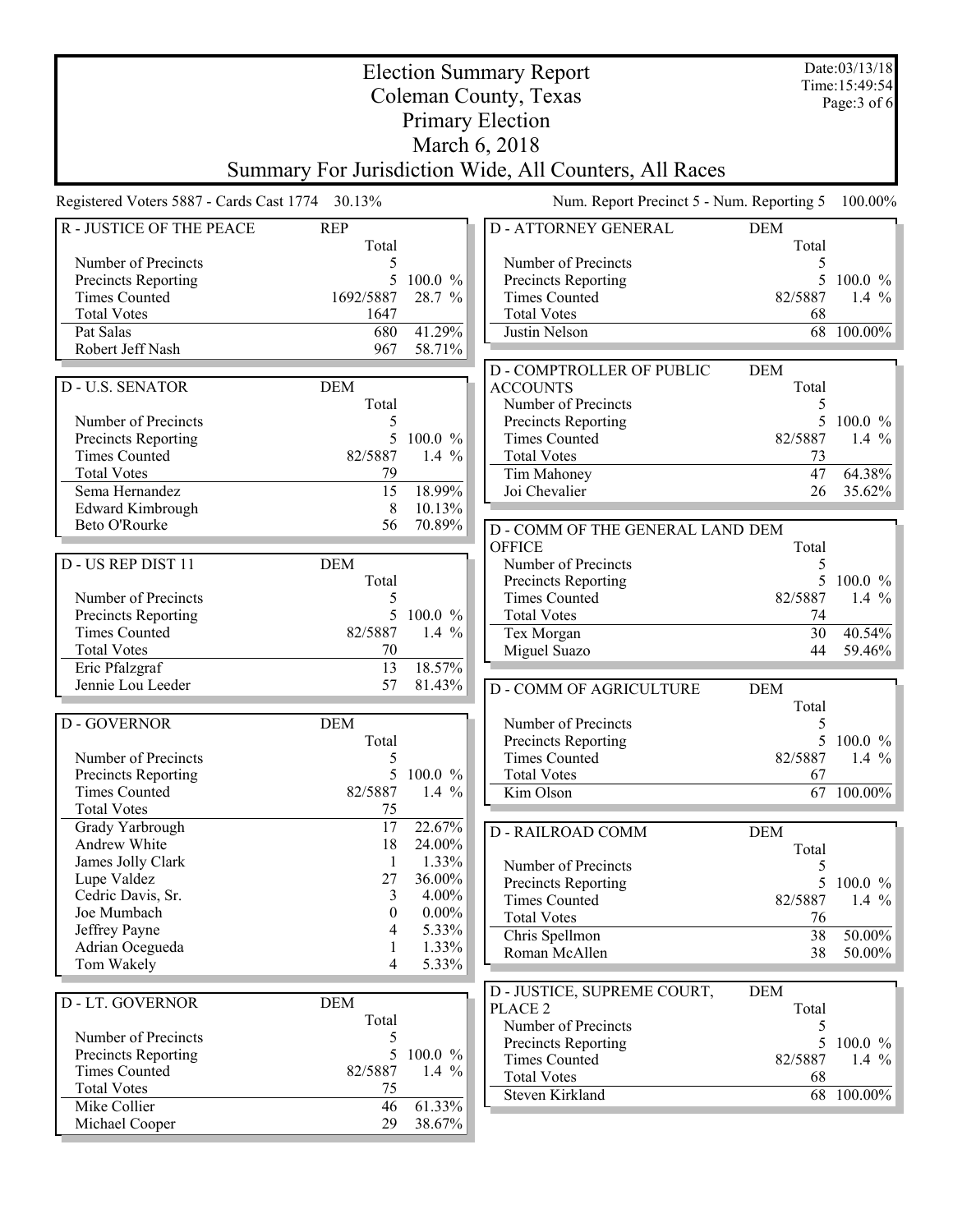| <b>Election Summary Report</b>                  |              |                       |                                                        | Date:03/13/18<br>Time: 15:49:54           |                      |
|-------------------------------------------------|--------------|-----------------------|--------------------------------------------------------|-------------------------------------------|----------------------|
| Coleman County, Texas                           |              |                       |                                                        |                                           | Page: 4 of 6         |
| <b>Primary Election</b>                         |              |                       |                                                        |                                           |                      |
| March 6, 2018                                   |              |                       |                                                        |                                           |                      |
|                                                 |              |                       | Summary For Jurisdiction Wide, All Counters, All Races |                                           |                      |
| Registered Voters 5887 - Cards Cast 1774 30.13% |              |                       |                                                        | Num. Report Precinct 5 - Num. Reporting 5 | 100.00%              |
| D - JUSTICE, SUPREME COURT,                     | <b>DEM</b>   |                       | R - PROPOSITION 3                                      | <b>REP</b>                                |                      |
| PLACE 4                                         | Total        |                       |                                                        | Total                                     |                      |
| Number of Precincts                             | 5            |                       | Number of Precincts                                    |                                           |                      |
| Precincts Reporting<br><b>Times Counted</b>     | 5<br>82/5887 | $100.0 \%$<br>1.4 $%$ | Precincts Reporting<br><b>Times Counted</b>            | 1692/5887                                 | $100.0 \%$<br>28.7 % |
| <b>Total Votes</b>                              | 67           |                       | <b>Total Votes</b>                                     | 1560                                      |                      |
| R.K. Sandill                                    | 67           | 100.00%               | YES / SI                                               | 1348                                      | 86.41%               |
|                                                 |              |                       | NO                                                     | 212                                       | 13.59%               |
| D - JUSTICE, SUPREME COURT,                     | <b>DEM</b>   |                       |                                                        |                                           |                      |
| PLACE 6                                         | Total        |                       | R - PROPOSITION 4                                      | <b>REP</b>                                |                      |
| Number of Precincts                             | 5            |                       |                                                        | Total                                     |                      |
| Precincts Reporting                             | 5            | 100.0 %               | Number of Precincts                                    | 5                                         |                      |
| <b>Times Counted</b>                            | 82/5887      | 1.4 $%$               | Precincts Reporting                                    | 5                                         | $100.0 \%$           |
| <b>Total Votes</b>                              | 68           |                       | <b>Times Counted</b>                                   | 1692/5887                                 | 28.7 %               |
| Kathy Cheng                                     |              | 68 100.00%            | <b>Total Votes</b>                                     | 1595                                      |                      |
|                                                 |              |                       | YES / SI<br>N <sub>O</sub>                             | 1468<br>127                               | 92.04%<br>7.96%      |
| D - PRESIDING JUDGE, COURT OF                   | <b>DEM</b>   |                       |                                                        |                                           |                      |
| <b>CRIMINAL APPEALS</b>                         | Total        |                       |                                                        |                                           |                      |
| Number of Precincts                             | 5            | 5 100.0 %             | R - PROPOSITION 5                                      | <b>REP</b><br>Total                       |                      |
| Precincts Reporting<br><b>Times Counted</b>     | 82/5887      | 1.4 $%$               | Number of Precincts                                    | 5                                         |                      |
| <b>Total Votes</b>                              | 68           |                       | Precincts Reporting                                    |                                           | 100.0 %              |
| Maria T. Jackson                                | 68           | 100.00%               | <b>Times Counted</b>                                   | 1692/5887                                 | 28.7 %               |
|                                                 |              |                       | <b>Total Votes</b>                                     | 1599                                      |                      |
| D - JUDGE, COURT OF CRIMINAL                    | <b>DEM</b>   |                       | YES / SI                                               | 1164                                      | 72.80%               |
| <b>APPEALS PLACE 7</b>                          | Total        |                       | N <sub>O</sub>                                         | 435                                       | 27.20%               |
| Number of Precincts                             | 5            |                       |                                                        |                                           |                      |
| Precincts Reporting                             | 5            | 100.0 %               | <b>R-PROPOSITION 6</b>                                 | <b>REP</b>                                |                      |
| <b>Times Counted</b>                            | 82/5887      | 1.4 $%$               |                                                        | Total                                     |                      |
| <b>Total Votes</b>                              | 68           |                       | Number of Precincts                                    | 5                                         |                      |
| Ramona Franklin                                 |              | 68 100.00%            | Precincts Reporting                                    |                                           | 5 100.0 %            |
|                                                 |              |                       | <b>Times Counted</b><br><b>Total Votes</b>             | 1692/5887<br>1624                         | 28.7 %               |
| R - PROPOSITION 1                               | <b>REP</b>   |                       | YES / SI                                               | 1566                                      | 96.43%               |
| Number of Precincts                             | Total        |                       | N <sub>O</sub>                                         | 58                                        | 3.57%                |
| Precincts Reporting                             | 5            | 5 100.0 %             |                                                        |                                           |                      |
| <b>Times Counted</b>                            | 1692/5887    | 28.7 %                | R - PROPOSITION 7                                      | <b>REP</b>                                |                      |
| <b>Total Votes</b>                              | 1521         |                       |                                                        | Total                                     |                      |
| YES / SI                                        | 1022         | 67.19%                | Number of Precincts                                    | 5                                         |                      |
| N <sub>O</sub>                                  | 499          | 32.81%                | Precincts Reporting                                    | 5                                         | $100.0 \%$           |
|                                                 |              |                       | <b>Times Counted</b>                                   | 1692/5887                                 | 28.7 %               |
| R - PROPOSITION 2                               | <b>REP</b>   |                       | <b>Total Votes</b>                                     | 1586                                      |                      |
|                                                 | Total        |                       | YES / SI                                               | 1148                                      | 72.38%               |
| Number of Precincts                             | 5            |                       | NO                                                     | 438                                       | 27.62%               |
| Precincts Reporting                             | 5            | 100.0 %               |                                                        |                                           |                      |
| <b>Times Counted</b><br><b>Total Votes</b>      | 1692/5887    | 28.7 %                | R - PROPOSITION 8                                      | <b>REP</b><br>Total                       |                      |
| YES / SI                                        | 1594<br>1445 | 90.65%                | Number of Precincts                                    | 5                                         |                      |
| NO                                              | 149          | 9.35%                 | Precincts Reporting                                    | 5                                         | $100.0 \%$           |
|                                                 |              |                       | <b>Times Counted</b>                                   | 1692/5887                                 | 28.7 %               |
|                                                 |              |                       | <b>Total Votes</b>                                     | 1627                                      |                      |
|                                                 |              |                       | YES / SI                                               | 1583                                      | 97.30%               |
|                                                 |              |                       | N <sub>O</sub>                                         | 44                                        | 2.70%                |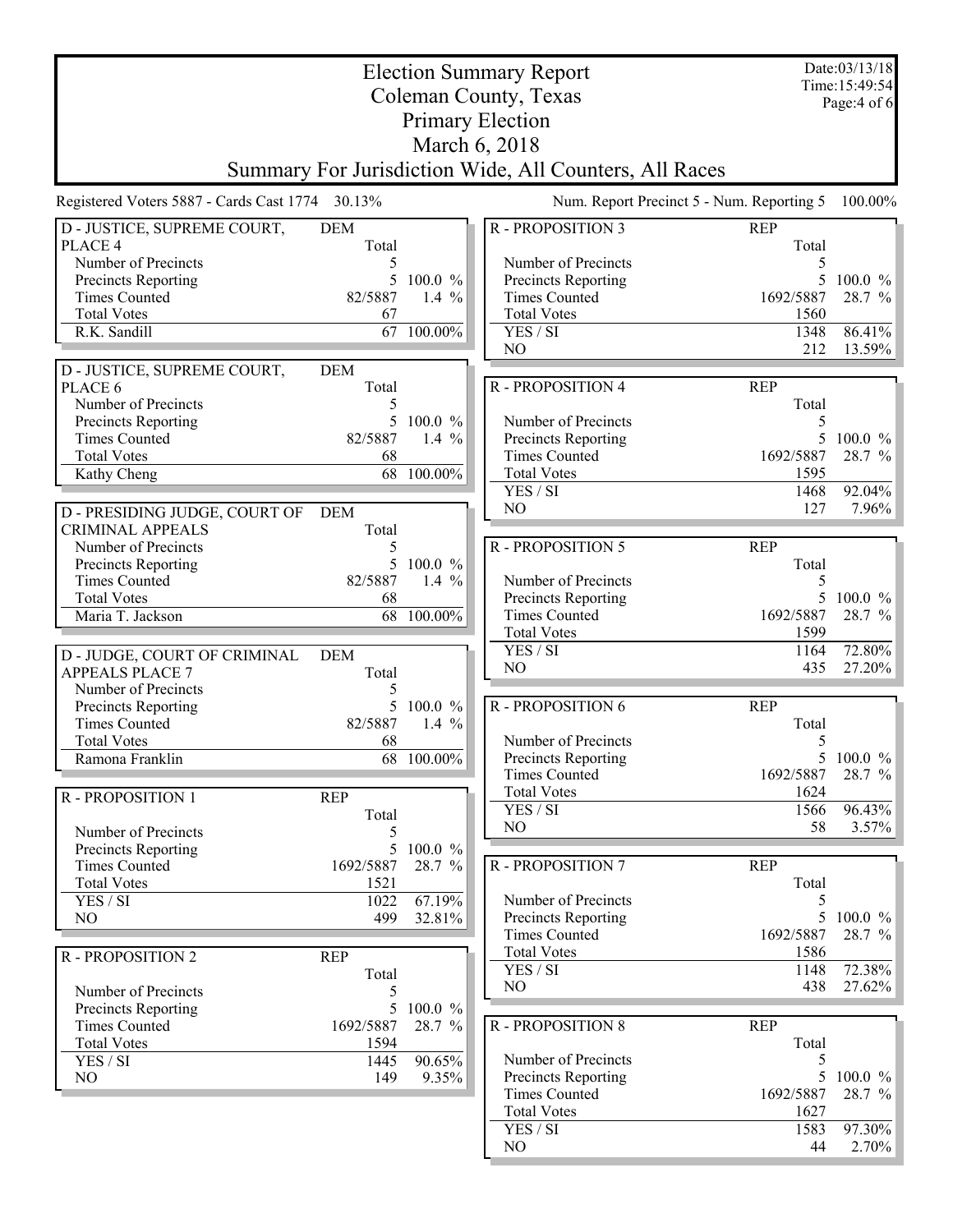| <b>Election Summary Report</b>                     |                                                 |                    |                                                        | Date:03/13/18<br>Time: 15:49:54 |                        |
|----------------------------------------------------|-------------------------------------------------|--------------------|--------------------------------------------------------|---------------------------------|------------------------|
| Coleman County, Texas                              |                                                 |                    |                                                        | Page: 5 of 6                    |                        |
| <b>Primary Election</b>                            |                                                 |                    |                                                        |                                 |                        |
|                                                    |                                                 |                    | March 6, 2018                                          |                                 |                        |
|                                                    |                                                 |                    | Summary For Jurisdiction Wide, All Counters, All Races |                                 |                        |
|                                                    | Registered Voters 5887 - Cards Cast 1774 30.13% |                    | Num. Report Precinct 5 - Num. Reporting 5              |                                 | 100.00%                |
| R - PROPOSITION 9                                  | <b>REP</b><br>Total                             |                    | <b>D-PROPOSITION 4</b>                                 | <b>DEM</b><br>Total             |                        |
| Number of Precincts                                | 5                                               |                    | Number of Precincts                                    | 5                               |                        |
| Precincts Reporting                                | 5                                               | $100.0 \%$         | Precincts Reporting                                    | 5                               | $100.0 \%$             |
| <b>Times Counted</b>                               | 1692/5887                                       | 28.7 %             | <b>Times Counted</b>                                   | 82/5887                         | 1.4 $%$                |
| <b>Total Votes</b>                                 | 1608                                            |                    | <b>Total Votes</b>                                     | 81                              |                        |
| YES / SI<br>N <sub>O</sub>                         | 1476<br>132                                     | 91.79%<br>8.21%    | FOR / PARA<br><b>AGAINST / EN CONTRA</b>               | 79<br>$\overline{2}$            | 97.53%<br>2.47%        |
|                                                    |                                                 |                    |                                                        |                                 |                        |
| R - PROPOSITION 10                                 | <b>REP</b><br>Total                             |                    | <b>D-PROPOSITION 5</b>                                 | <b>DEM</b><br>Total             |                        |
| Number of Precincts                                | 5                                               |                    | Number of Precincts                                    | 5                               |                        |
| Precincts Reporting                                | 5                                               | 100.0 %            | Precincts Reporting                                    | 5                               | $100.0 \%$             |
| <b>Times Counted</b>                               | 1692/5887                                       | 28.7 %             | <b>Times Counted</b>                                   | 82/5887                         | 1.4 $%$                |
| <b>Total Votes</b>                                 | 1584                                            |                    | <b>Total Votes</b>                                     | 79                              |                        |
| YES / SI                                           | 1506                                            | 95.08%             | FOR / PARA                                             | 74                              | 93.67%                 |
| N <sub>O</sub>                                     | 78                                              | 4.92%              | <b>AGAINST / EN CONTRA</b>                             | 5                               | 6.33%                  |
| R - PROPOSITION 11                                 | <b>REP</b>                                      |                    | <b>D-PROPOSITION 6</b>                                 | <b>DEM</b>                      |                        |
|                                                    | Total                                           |                    |                                                        | Total                           |                        |
| Number of Precincts                                | 5                                               |                    | Number of Precincts                                    | 5                               |                        |
| Precincts Reporting<br><b>Times Counted</b>        | 5<br>1692/5887                                  | 100.0 %<br>28.7 %  | <b>Precincts Reporting</b><br><b>Times Counted</b>     | 5<br>82/5887                    | $100.0 \%$<br>1.4 $%$  |
| <b>Total Votes</b>                                 | 1629                                            |                    | <b>Total Votes</b>                                     | 80                              |                        |
| YES / SI                                           | 1438                                            | 88.28%             | FOR / PARA                                             | 79                              | 98.75%                 |
| N <sub>O</sub>                                     | 191                                             | 11.72%             | <b>AGAINST / EN CONTRA</b>                             |                                 | 1.25%                  |
|                                                    |                                                 |                    |                                                        |                                 |                        |
| <b>D-PROPOSITION 1</b>                             | <b>DEM</b><br>Total                             |                    | <b>D-PROPOSITION 7</b>                                 | <b>DEM</b><br>Total             |                        |
| Number of Precincts                                | 5                                               |                    | Number of Precincts                                    | 5                               |                        |
| <b>Precincts Reporting</b>                         | 5                                               | 100.0 %            | Precincts Reporting                                    | 5                               | $100.0 \%$             |
| <b>Times Counted</b>                               | 82/5887                                         | 1.4 $%$            | <b>Times Counted</b>                                   | 82/5887                         | 1.4 $\%$               |
| <b>Total Votes</b>                                 | 80                                              |                    | <b>Total Votes</b>                                     | 79                              |                        |
| FOR / PARA                                         | 73                                              | 91.25%             | FOR / PARA                                             | 76                              | 96.20%                 |
| <b>AGAINST / EN CONTRA</b>                         | 7                                               | 8.75%              | <b>AGAINST / EN CONTRA</b>                             | 3                               | $3.80\%$               |
| <b>D - PROPOSITION 2</b>                           | <b>DEM</b>                                      |                    | <b>D-PROPOSITION 8</b>                                 | <b>DEM</b>                      |                        |
|                                                    | Total                                           |                    |                                                        | Total                           |                        |
| Number of Precincts                                | 5                                               |                    | Number of Precincts                                    | 5                               |                        |
| <b>Precincts Reporting</b><br><b>Times Counted</b> | 5<br>82/5887                                    | 100.0 %<br>1.4 $%$ | <b>Precincts Reporting</b><br><b>Times Counted</b>     | 5<br>82/5887                    | $100.0 \%$<br>1.4 $\%$ |
| <b>Total Votes</b>                                 | 80                                              |                    | <b>Total Votes</b>                                     | 79                              |                        |
| FOR / PARA                                         | 74                                              | 92.50%             | FOR / PARA                                             | 74                              | 93.67%                 |
| <b>AGAINST / EN CONTRA</b>                         | 6                                               | 7.50%              | <b>AGAINST / EN CONTRA</b>                             | 5                               | $6.33\%$               |
|                                                    |                                                 |                    |                                                        |                                 |                        |
| <b>D - PROPOSITION 3</b>                           | <b>DEM</b>                                      |                    | <b>D-PROPOSITION 9</b>                                 | <b>DEM</b>                      |                        |
| Number of Precincts                                | Total<br>5                                      |                    | Number of Precincts                                    | Total<br>5                      |                        |
| Precincts Reporting                                | 5                                               | 100.0 %            | Precincts Reporting                                    | 5                               | 100.0 %                |
| <b>Times Counted</b>                               | 82/5887                                         | 1.4 $%$            | <b>Times Counted</b>                                   | 82/5887                         | 1.4 $\%$               |
| <b>Total Votes</b>                                 | 79                                              |                    | <b>Total Votes</b>                                     | 79                              |                        |
| FOR / PARA                                         | 72                                              | 91.14%             | FOR / PARA                                             | 75                              | 94.94%                 |
| <b>AGAINST / EN CONTRA</b>                         | 7                                               | 8.86%              | <b>AGAINST / EN CONTRA</b>                             | 4                               | $5.06\%$               |